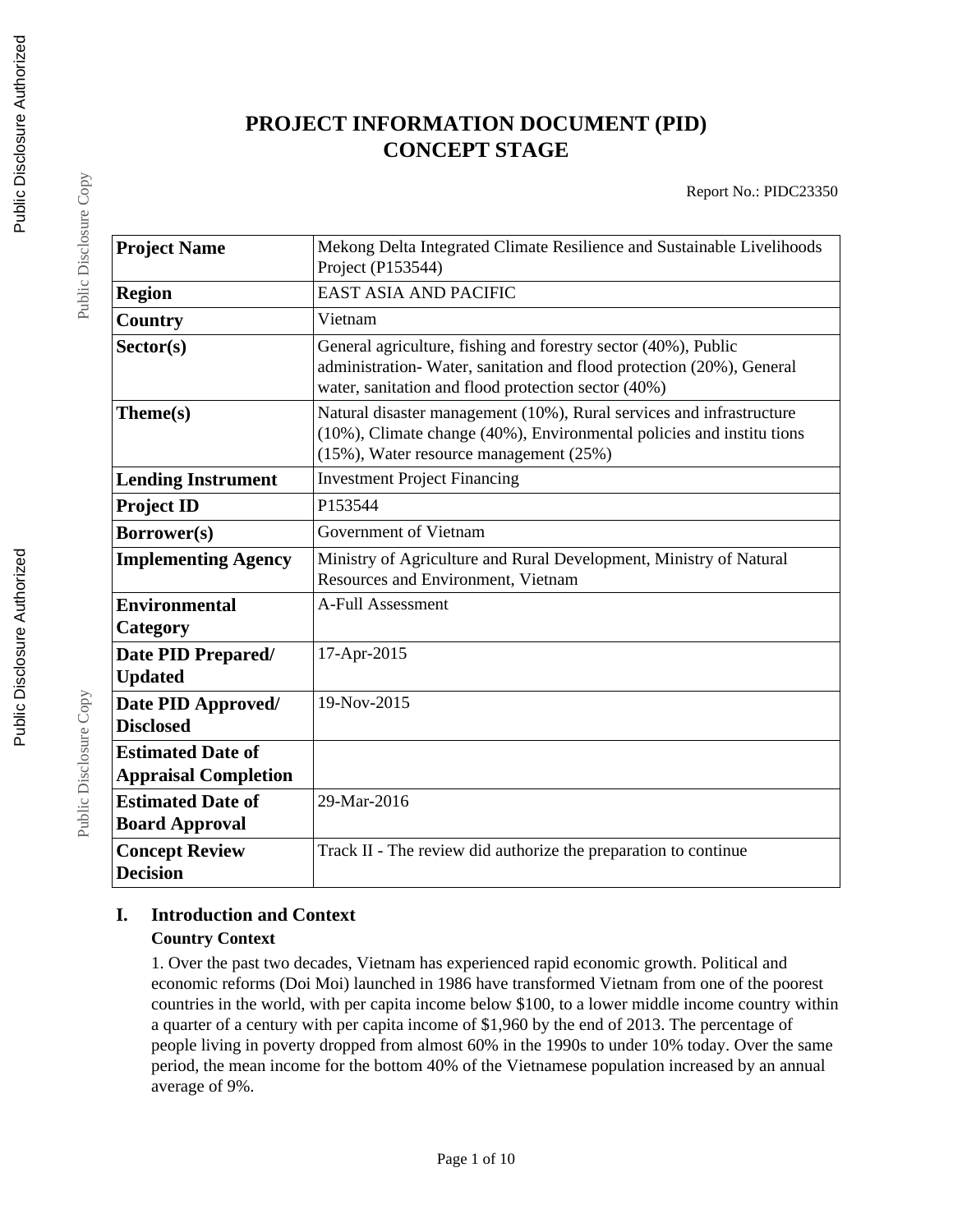2. Development of the agriculture sector, particularly in the Mekong Delta, has contributed significantly to the development of Vietnam. Vietnam's rice exports of \$4 billion accounts for more than a fifth of the global total. Rice is cultivated on 82% of the arable land. It provides 80% carbohydrate and 40% protein intake of the average Vietnamese. The Mekong Delta alone contributes 50% of Viet Nam's rice (90% for export), 70% of its aquaculture products and a third of Vietnam's GDP.

3. The Mekong Delta is densely populated. It is home to 22% of Vietnam's population, most of which live in coastal rural areas and are highly dependent upon rice or shrimp farming for livelihoods. These Delta households are 'near poor' and are still vulnerable to external shocks that can push them back over the poverty line. In recent decades, the push to increase agricultural and aquaculture production, greater liberalization and diversification of rural markets, and urban development in the Delta have improved opportunities for poor people. Yet, the new economic processes also highlight many environmental, economic and social problems facing vulnerable groups.

4. The pace of change is rapid and expectations are high. However, in addition to increased pressures from the unsustainable use of land and water resources, economic growth of the Mekong Delta is challenged by climate change impacts, with increased saline intrusion in coastal areas, greater coast erosion and higher levels of flooding from the combination of land subsidence and sea level rise in the southern part of Ca Mau Peninsula. Upstream hydropower development (in the Mekong Basin will also reduce sediment load down to the Delta as well as impede fish migratory routes. Intensification of agriculture water use also threatens the water resources quality and quantity. Climate change will also impede the Mekong Delta's inclusive growth and poverty reduction efforts as poor and marginalized groups will incur the greatest burden. In this period of uncertainties, the government will be challenged to ensure that growth is environmentally sustainable and inclusive. Investment planning and management in the water, agriculture and climate adaptation realm will have profound impacts, both positive and negative, on the development trajectory of Vietnam.

#### **Sectoral and Institutional Context**

5. Development success of the Mekong Delta can be attributed to two important factors. First, the natural supply of freshwater and nutrient-laden sediments by the Mekong River annually transforms the Delta, providing the vital ingredients for productivity. On average some 120 million tonnes of sediment are transported downstream with the floods into the Mekong Delta of Viet Nam with approximately 15-20% deposited on the Delta's floodplains and the remainder transported into the marine environment contributing to important Delta building processes. Annual flood pulse also drives the high levels of aquatic and terrestrial biodiversity and system productivity that is a defining feature of the Delta.

6. Second the Government of Viet Nam has since the late 1960s supported ambitious master planning efforts with the guiding mandate being the control of the Delta's freshwater hydrology to enable multiple rice crops each year. These planning initiatives, which emphasized the role of water control infrastructure began to take effect in the 1980s after the American War and accelerated in the post Doi Moi era of the 1990s, had a tremendous effect in increasing rice production in the Mekong Delta but adverse effects on the Delta's connectivity and on the wide array of fresh, brackish and marine habitats which had previously covered the Delta and which were responsible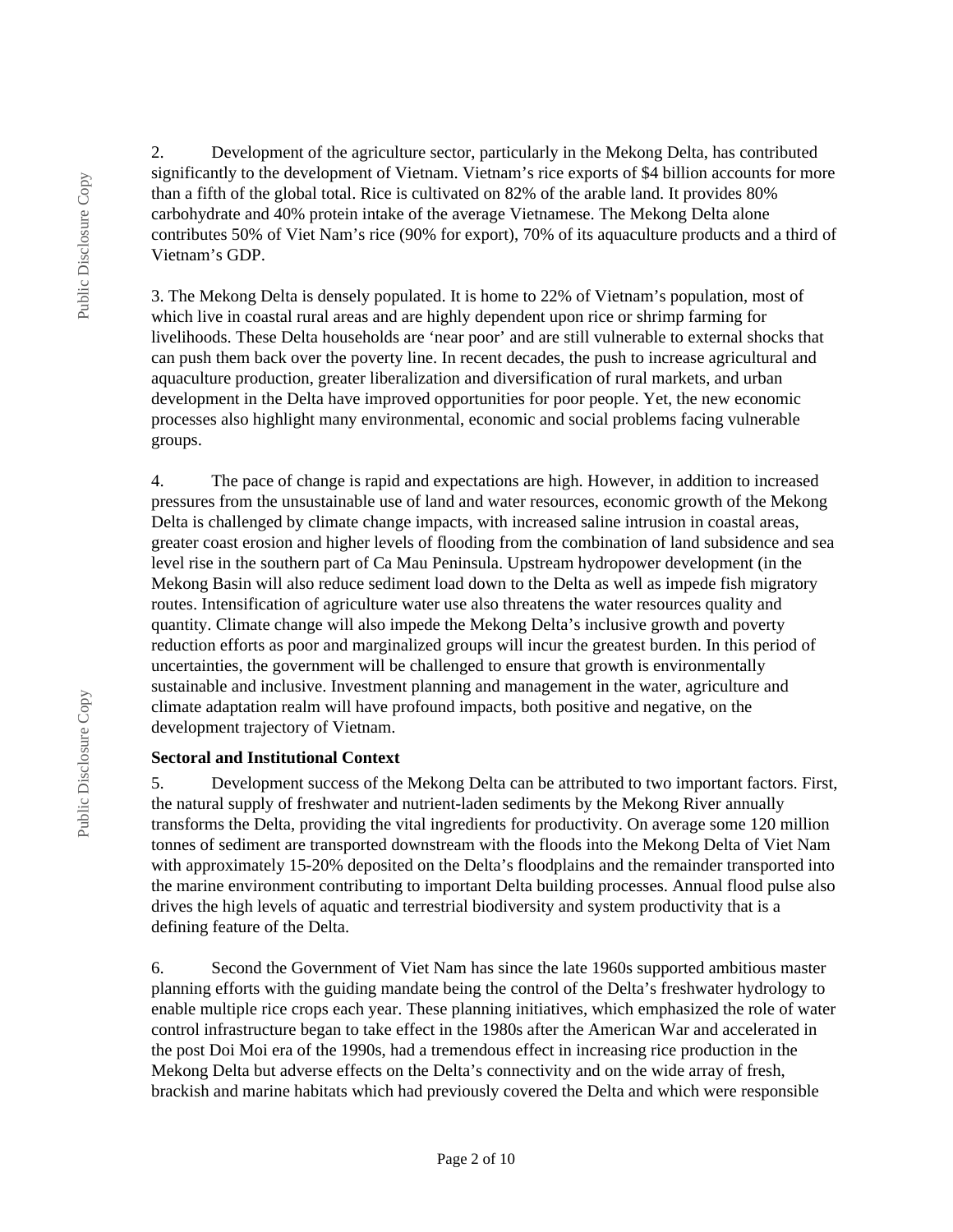for the Delta's former high biodiversity. Today some 75% of the Vietnamese Mekong Delta is agriculture land (mainly multiple rice cropping paddies), and at least 13,000km of dykes and 42,000km of primary and secondary canals have been constructed.

7. Lessons have pointed to an urgent need for cross-sectoral, integrated spatial planning for infrastructure development. While Doi Moi reforms directly contributed to the development of the Mekong Delta, over the past 20 years the implications of a single-focus development agenda have become better understood as lessons point to the need to break from business-as-usual development planning, and move towards cross-sectoral, integrated spatial planning and investments. The lessons include:

a) Highly controlled multi-crop farming systems have depleted soil fertility and cut off agricultural areas from natural fertilisation processes of the Mekong River: The widespread isolation of the Mekong's freshwater flood plain from fluvial processes to open up opportunities for triple and double crop rice farming has resulted in reduced fertility and reduced productivity of triple cropped areas. In An Giang, total yield from some triple cropped areas are actually lower than yield from neighbouring double-crop areas which are still partially connected to the annual flood cycles.

b) The shrinking Mekong floodplain area has exacerbated flooding in unprotected areas: The loss of floodplain has increased flood levels in unprotected areas and concentrated flood discharge in the Mekong River channels and distributaries. Worsened flood conditions have also lead to transboundary issues between Viet Nam and Cambodia, and channelized flood flows have led to increasing issues of riverbank and coastal erosion.

c) Draining of wetland depressions in the Delta for agricultural expansion have led to increasing acidification of surface water environments with knock-on effects for ecosystems (especially fisheries) and water supply. Deterioration of these provisioning services has disproportionately impacted poor communities of the Delta who rely on these services for their livelihood.

d) Dry season agriculture is shifting the Delta's balance between fresh and marine environments. Increased water demand to support dry season agriculture has depleted groundwater sources, strengthened the penetration of saline intrusion, increasing the salinity of water sources and accelerating rates of land subsidence in the Delta.

e) Centralised water control initiatives such as the saline control structures in the coastal areas of the Delta often limit the livelihood and economic opportunities for farmers seeking to take advantage of market driven opportunities. The market driven conflict between shrimp and rice farming in the early 2000s revealed the inflexibility and low levels of adaptive capacity of an infrastructure-driven approach to controlling the Delta environment and conflict between government targets for rice production and individual farmers wanting to optimise their farming economic returns.

8. Growing investments within the delta are placing development pressures on the resources, and resulting in implications on floods, salinity and tidal influxes. The Mekong Delta and its wetlands play an important role in water regulation (hydrological flows) and groundwater recharge/ discharge. It also allows dispersion of sediments and nutrients over a very wide area contributing to the fertility and agricultural productivity. Temporary storage of flood waters in floodplains and wetlands down provides significant regulation of floodwaters and protection against high floods, and provide strong local influence on the basin's climate. Dry season exposure of in‐channel wetland areas provides increased primary productivity and sink capacity for greenhouse gas emissions. Changes in the hydrological cycles due to increased and fragmented infrastructure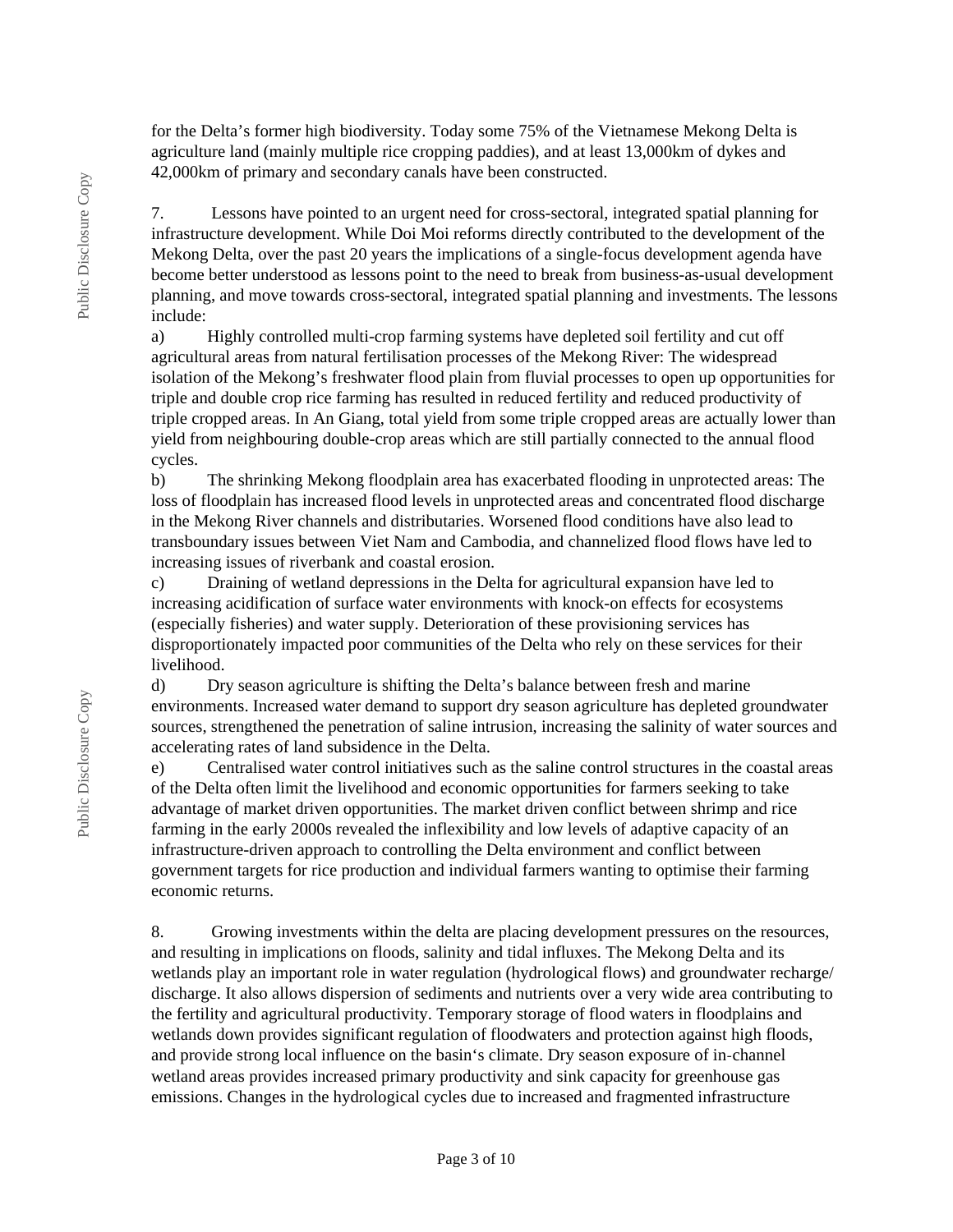investments poses risks to the existing ecological functions.

9. Upstream developments in the Mekong Basin are impacting water resources, as well as sediment flows and fish migration. Hydropower development in the mainstream and tributaries upstream of the Delta provide additional water storage which should increase dry season flows. These reservoirs, however, may capture and store sediments reducing the flow of nutrient rich sediments to the Mekong Delta and into coastal water, and potentially increase river bank and coastal erosion. Hydropower development, particularly on the mainstream, may also block important fish migratory routes resulting in decreased capture fisheries and loss of biodiversity. Upstream irrigation projects may also reduce dry season flows into the Delta.

10. The Mekong Delta has been identified as one of the most vulnerable to the impacts of climate change. Agriculture and aquaculture is likely to be affected by changes in freshwater supply due to salinity intrusion, flooding, increasing tropical cyclone intensity, and increasing temperatures. Domestic freshwater supply is expected to become less reliable due to erratic rainfall and salinity intrusion into groundwater resources. Marine fisheries, particularly coral reef fisheries, are expected to be impacted by sea-level rise, warmer oceans, and ocean acidification associated with rising atmospheric and ocean CO2 concentrations. Coastal infrastructures are exposed to increased tropical storm intensity, long-term sea-level rise, and sudden-onset fluvial and coastal flooding (1). (1) Each year, Vietnam loses around 2 per cent of GDP as a result of weather-related disasters (DFAT, 2014). In 2013, economic losses due to natural disaster was estimated at approximately \$1.5 billion, approximately double the rate recorded for 2012. Such events are projected to get worse with the impacts of climate change.

11. Already, Vietnam is experiencing wetter wet seasons, drier dry seasons, higher intensity rainfall, flash flooding and increased frequency of tropical cyclones. Average annual temperatures are expected to increase by  $3-5\Box C$  by mid-century with average wet season precipitation increasing by 3-14 percent. Increases in wet precipitation will be coupled with increased peak daily precipitation events and drier dry seasons, compounding water availability issues. Rice yields in the Mekong Delta are also expected to decline from 6–12 percent due to resulting inundation and salinity intrusion, while aquaculture production will also be affected.

12. The Government of Vietnam recognizes the threats and has started to develop a more holistic and spatially integrated vision to manage the current and future risks and opportunities in the Delta. In 2013, a Mekong Delta Plan was developed, with the support of the Dutch, which evaluated a number of different development strategies including considerations of climate change. Delta level scientific data bases and climate change impact assessments are also ongoing; however, to date these projects remain at a theoretical level and are not integrated into the planning process. The impacts of alternate development options on various sectors in a highly complex delta environment, and the efficacy of different investments in the face of climate change and dynamic upstream development remain poorly understood.

13. The current institutional landscape in the Mekong Delta is complicated, with planning and implementation roles spread across several ministries and agencies which make it challenging to effectively plan for and build resiliency in the Delta's development plans. The government is facing huge coordination challenges relating to the activities, investments, plans and programs of different sectoral agencies (water, environment, transport, agriculture). Finally, the current mandate inhibits the South-West Steering Committee (SWSC) from taking a stronger coordination role, especially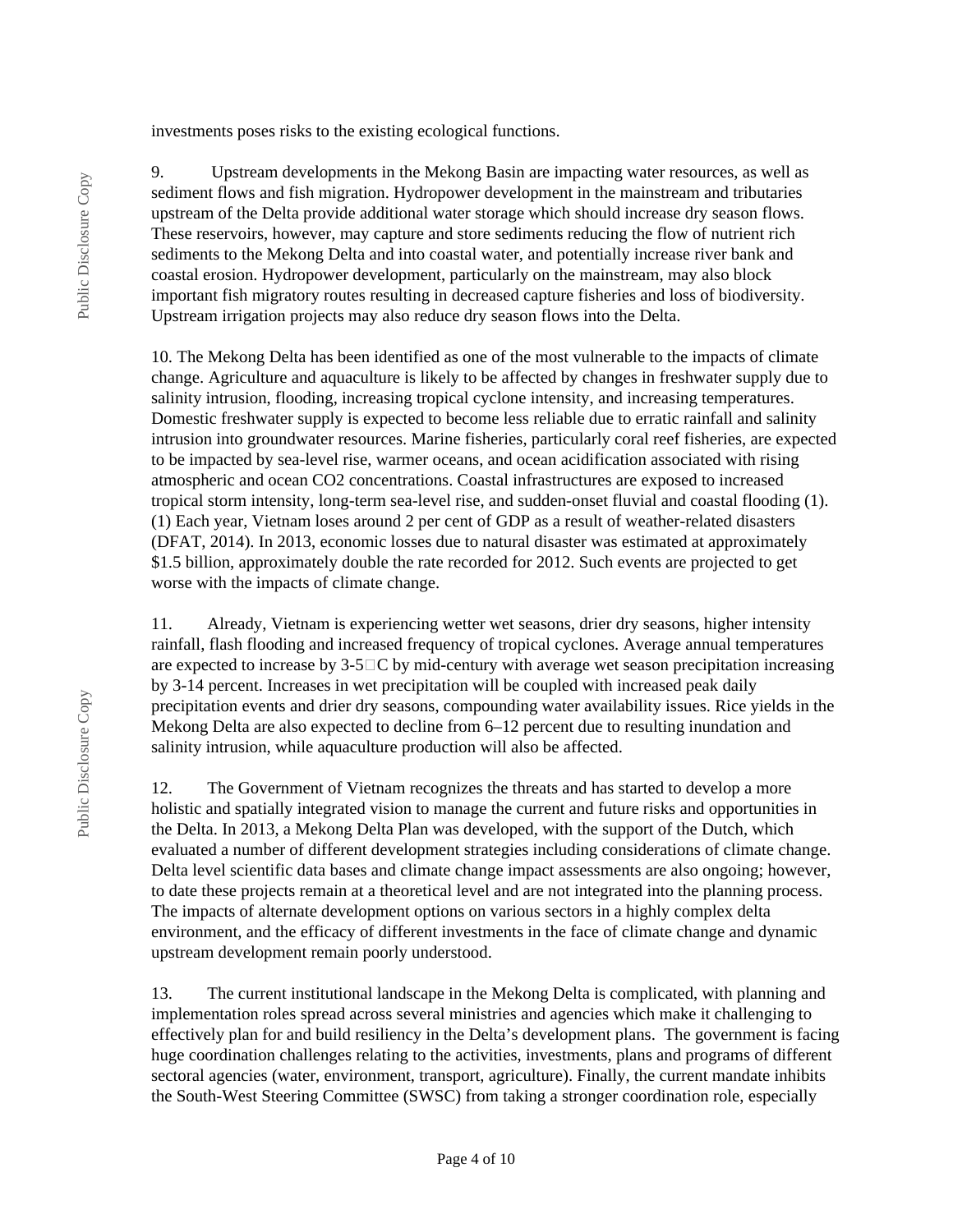with regard to the implementation of measures and investments. This makes inter-ministerial and inter provincial coordination difficult.

14. The complexity of issues in the Mekong Delta covers a range of sectors (e.g. agriculture, urban, energy, environment), temporal scales (e.g. from daily operations to long-term climate change concerns), and divergent institutional and policy landscapes. Delta planners and decisions makers need to continue making important strategic decisions, across sectors, on the future direction and nature of development amidst an uncertain future which partly lies outside their control. At present no tools or frameworks exist which allow delta planners to sys tematically assess the resilience of their investment decisions against the breadth of potential change. Integrated information platforms would help contribute to evidence-based resilient planning and management of the highly vulnerable Mekong delta, serve as the basis for developing a shared vision and help to identify and manage existing and future investments that are resilient.

#### **Relationship to CAS**

15. Twin Goals and CPS: The project directly contributes to the twin goals of shared prosperity and alleviation of extreme poverty and is strongly aligned with the Vietnam CPS, which supports the country's climate change agenda by focusing on three pillars: 1) Adaptation, 2) Mitigation, and 3) Cross-Cutting Climate Change issues through lending, policy dialogue, and analytical work. In terms of poverty headcount basis, the Mekong Delta stands out as having the largest number of poor, who are likely to face economic displacement as their livelihoods are impacted by rising sea levels, salinity and scarce water resources. With its contribution to agriculture, aquaculture, the Delta has the potential to boost shared prosperity among the bottom 40 percent.

16. Linkages to other World Bank projects: The proposed project will build upon ongoing TA work to scale up decision support framework, scenario analysis, hydrological modelling, and simulation/optimization models to better understand inter-sector and inter-provincial trade-offs, the impacts of climate change, and the impacts to economic growth and poverty. Linkages to numerous current and planned sectoral investments in the Delta including projects in agriculture, transport, water resources, water supply and land administration are reviewed (see Annex 3). Through the development of the Adaptation Prioritization Framework (APF), the Bank has initiated the integration of climate change adaptation measures into the SEDP; this proposed project would build directly upon the APF screening process, as well as the Mekong Delta Plan's vision for an integrated approach to delta management.

17. This proposed project is expected to improve planning process that will help contribute to screening of proposed investments under the 2016-2020 SEDP, and towards the identification of low-regret investments for the 2021-2025 SEDP.

# **II. Proposed Development Objective(s)**

#### **Proposed Development Objective(s) (From PCN)**

18. The proposed Project Development Objective (PDO) is to strengthen institutional coordination and planning across the Mekong Delta, and improve resilience of people's livelihoods and assets to climate change in selected vulnerable sub-regions. This will be achieved through (i) strengthening information and decision support systems; (ii) reinforcing institutional coordination, planning and capacity; and (iii) identifying and financing 'low-regret' (\*) investments (structural and non-structural) adopting an integrated "landscape" approach, in three key sub-regions of the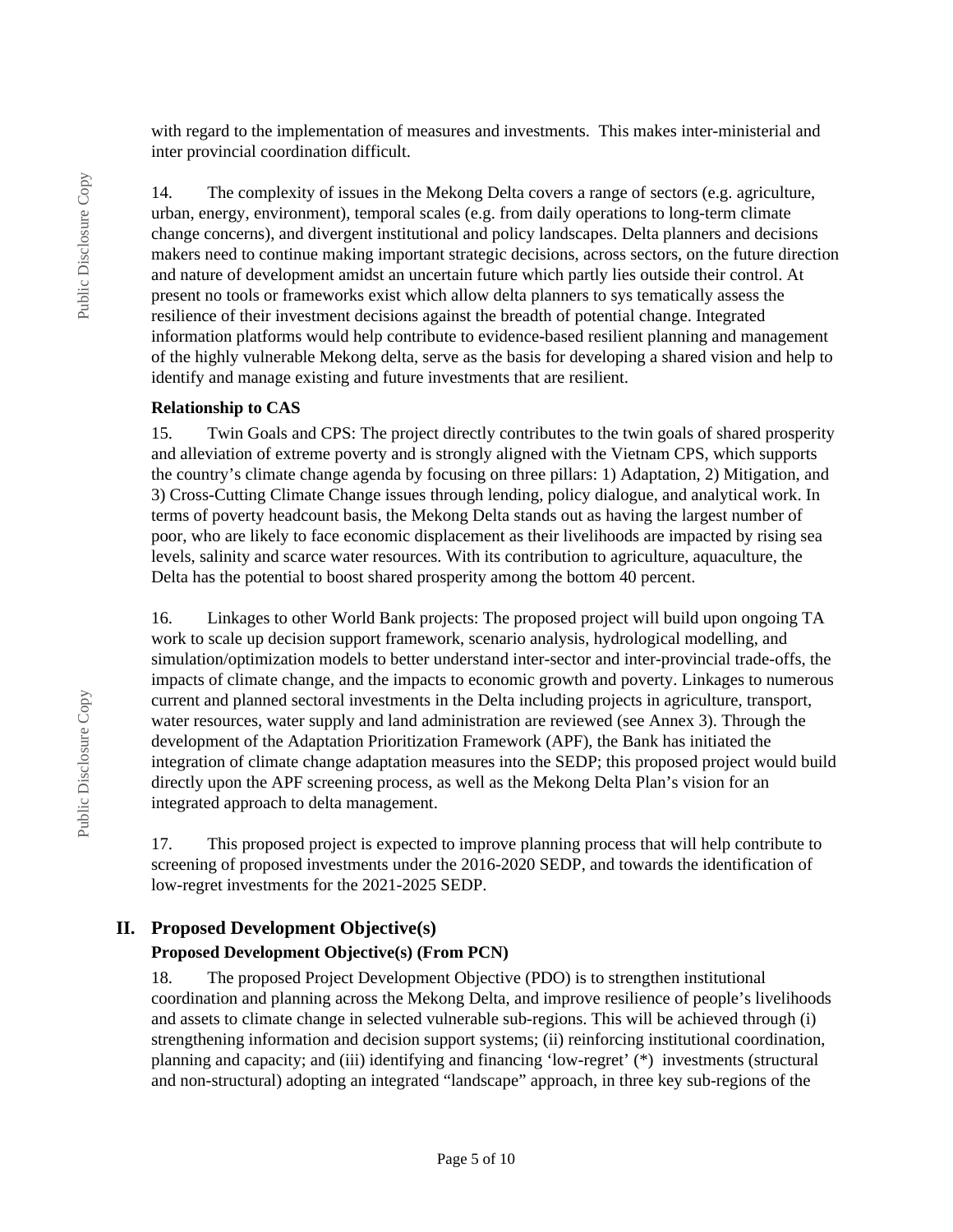#### Mekong Delta.

(\*) The UK Climate Change Impacts Programme (UKCIP) defines 'low regret' actions as "adaptive measures for which the associated costs are relatively low and for which the benefits, although primarily realized under projected future climate changes, may be relatively large".

#### **Key Results (From PCN)**

19. At the project level, the PDO indicators being considered for the proposed project include:

• Delta-wide institutional coordination mechanism put in place, with a mandate for integrated planning and decision-making across sectors and provinces in the Mekong Delta;

• Number of provinces where planning authorities are using the Decision Support System developed through the project, to inform planning/ selection of low-regret investments;

Land area and assets protected/ enhanced by project-financed priority investments to address (i) seasonal flooding, and (ii) saline intrusion, and coastal erosion;

• Number of farmer households adopting climate resilient agricultural and aquacultural practices, disaggregated by gender and income

## **III. Preliminary Description**

#### **Concept Description**

1. The proposed project is envisioned to be the first phase of a long-term World Bank engagement in the Mekong Delta to strengthen integrated climate resilient management and development, across different sectors and institutional levels. More specifically, it will support information systems, the institutional arrangements, and the roadmap for building regional and provincial-level planning capacity for sustainable Delta-wide development. In parallel, the proposed Project will also seek opportunities for 'low regret' investments and scope out longer term development options to be financed under future phases. The project would comprise of a combination of structural and non-structural investments, and will be informed by the World Bank financed Building Resilience in the Mekong Delta TA (P149017).

2. The Project is proposed to span a period of 6 years, with the financing of US\$ 330 million (\$300 million from IDA; and \$30 million from GoV).

3. The project concept and approach builds up from the vision articulated in the Mekong Delta Plan developed by the Dutch, whereby the delta was viewed as three hydro-ecological zones cutting across provinces and sectors. During the scoping of the proposed project, the task team has placed heavy emphasis on coordination with other Bank projects, and those of other development partners.

#### Component 1: Information and Institutions

4. This component seeks to provide an integrated information and institutional framework for effective multi-sectoral planning and management of the Mekong Delta in order to (i) increase resilience to climate and development risks, improve synergy across stakeholders in the delta provinces, (ii) improve effective utilization of modern monitoring and IT tools to analyse planning and operational scenarios, and make informed investment decisions, and (iii) build capacity for multi-sectoral approaches. The work would build on existing institutions, capacity, and tools, and potentially include the following activities:

• Information and Planning Support. These activities would seek to improve the monitoring, analysis, access, and use of the knowledge base relevant for the Mekong delta. The information related activities may include: (i) provision of new monitoring and information aggregation system,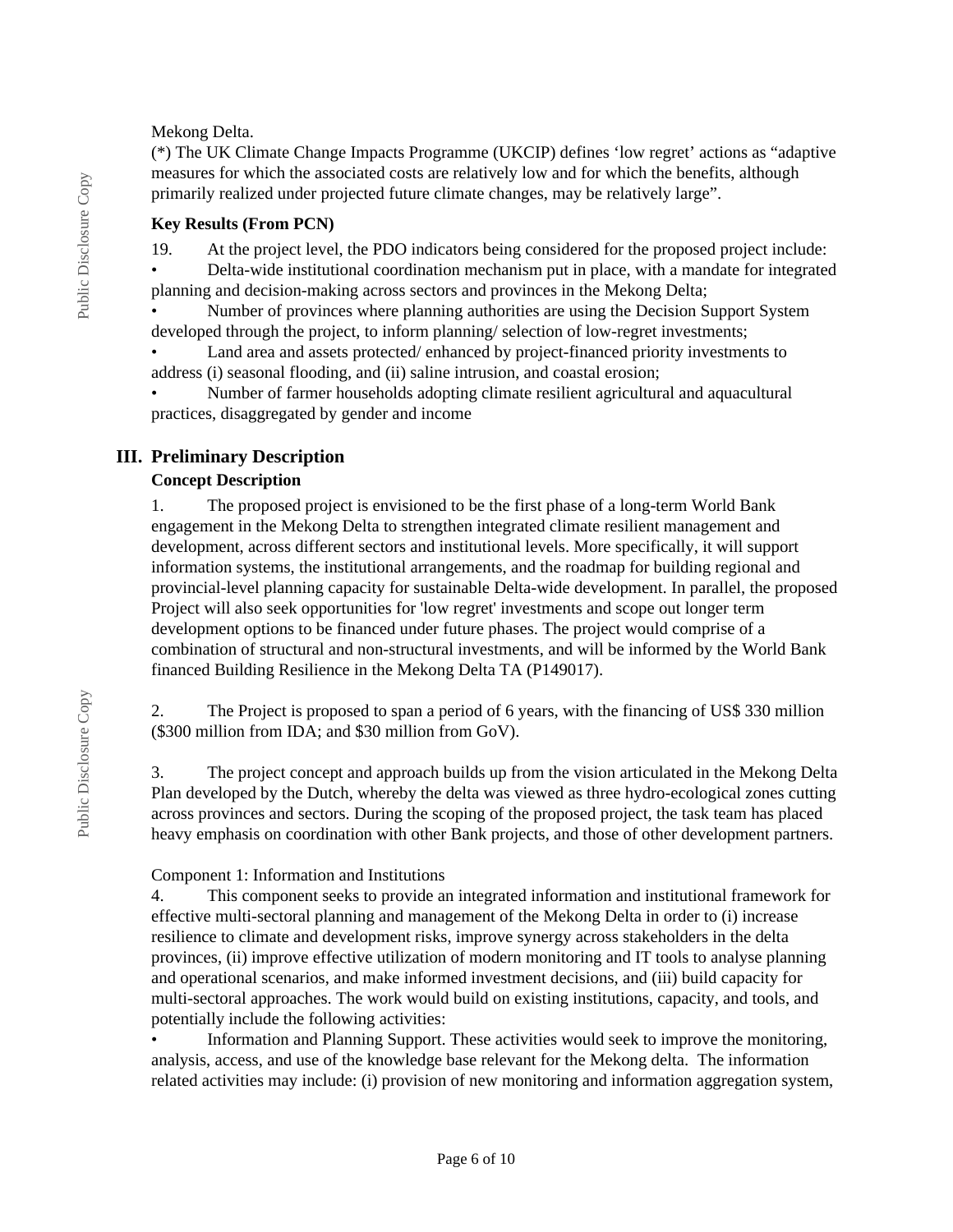(ii) development of a comprehensive delta knowledge base platform, (iii) scaling up of the Mekong Delta Decision Support Framework into a Decision Support System for investment planning, forecasting, and real-time operational management, (iv) target technical studies and surveys related to vulnerability and climate resilience of sectoral investments, detailed topographic, groundwater, and water quality surveys, and (v) refinement of the Mekong Delta Master Plan to ensure synergy with other national, provincial, and other sectoral plans. This will be managed by the proposed Vietnam Mekong Delta Centre, discussed below.

• Institutional Strengthening and Policy Development. The institutional capacity development related activities may include: (i) technical support to strengthen institutional arrangements and policy evolution for resilience management and development of the Mekong Delta, (ii) development of a Vietnam Mekong Delta Centre which will be a state-of-the-art centre that enables effective use of the Delta knowledge platform and analytical tools, provides a space for integrated work across ministries/ departments, provincial representatives and research agencies, (iii) professional development and training programs, as well as innovation grants for targeted research, and (v) funds for office modernization.

Component 2: Improvement Freshwater Management through Flood Retention in the Upper Delta (An Giang/Dong Thap)

5. This component aims to strengthen resilience of the An Giang/Dong Thap agriculture and aquaculture economy by (i) strengthening water resources management and flood retention measures; (ii) supporting sustainable agricultural/aquaculture systems that are adaptive and resilient to seasonal flooding; and (iii) improving market connectivity and competitiveness for improved livelihoods. Typical activities include:

• Improving Water Resources Management and Flood Retention. This would include financing of soft and hard investments to improve water resources management capacity and potential flood retention measures in the An Giang/ Long Xuyen Quadrangle. Hydrological modelling through the existing Mekong TA will help to estimate the potential impacts in terms of reduced flood risks in downstream cities of Long Xuyen and Can Tho.

• Supporting adaptive and resilient agricultural/fisheries systems. These activities would aim to scale up sustainable agricultural/fisheries systems adaptive and resilient to seasonally flooding conditions and strengthen agriculture/fish value chains in order to support sustainable livelihood practices (including disease risk reduction, increase productivity and quality of produce). Activities may include (i) structural and non-structural investments to explore more climate-resilient and diversified agriculture and aquaculture models (including capacity building and extension services); and (ii) strengthening of value chains and marketing.

Component 3: Balancing Freshwater and Brackish Livelihoods in the Delta Estuary (Ben Tre, Tra Vinh)

6. This component aims to tackle the challenges related to salinity intrusion, coastal erosion, and improved livelihoods for communities living in the coastal and river mouth areas through (i) potential coastal defence measures that provides adequate protection against flooding and coastal erosion, and protects inland economic activities; (ii) potential water resources management investments in both closed and open systems; (iii) building capacity of resilience and adaptation to the gradual expansion process of saline intrusion by diversifying agricultural/fisheries systems; and (iv) securing surface fresh water supplies for domestic/commercial use in the transition and coastal zones. This may include the following activities:

• Mangrove restoration/ coastal protection- These activities aim to restore coastal landscapes to enhance resilience of inland farming systems, reduce vulnerability to the impacts of sea-level rise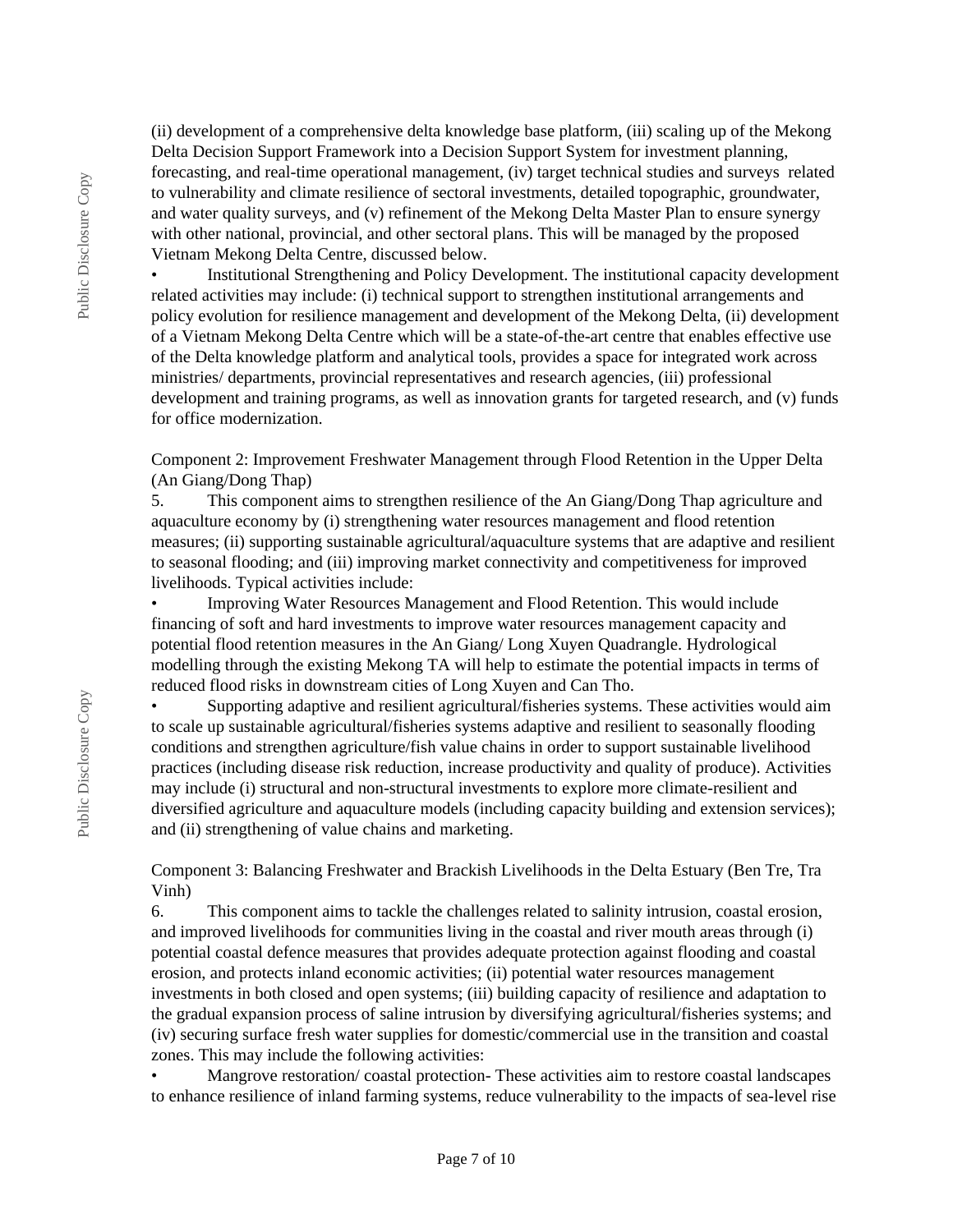and coastal erosion. These would include non-structural measures, such mangrove rehabilitation and restoration.

• Improving water resources management: This would include financing soft and hard investments to contribute to both open and closed systems, making decisions on areas that would be more suitable as fresh water zones for rice or fruit/horticulture, and those better suited to more to a brackish economy. Options to be considered may include sluice gates, river embankments, rainwater harvesting, surface water storage etc.

• Supporting agricultural/aquaculture systems adaptive and resilient to saline intrusion. These activities would aim to improve sustainability of shrimp farming and promote greater rotation/ diversification farming systems through (i) adoption of GAP/BMP in shrimp farming systems, (ii) support for non-shrimp high value aquacultural/agricultural diversification; and (iii) technical support to strengthen integrated sectoral planning.

• Improving coastal livelihoods. These activities would strengthen aquacultural/ agricultural value chains in order to support sustainable livelihood programs.

Component 4: Adapting to Coastal Erosion and Saline Intrusion (Ca Mau, Bac Lieu)

7. This component aims to strengthen climate change resilience of the Southern Ca Mau subregion's brackish economy by (i) ecological restoration to reduce coastal erosion and protect inland economic activities; (ii) building capacity of resilience and adaptation to the gradual expansion process of saline intrusion caused by SLR through adoption of diversified agricultural/fisheries systems; and (iii) developing /improving sustainable coastal livelihoods (i.e. improve market connectivity and competitiveness). This component is envisaged to have the following activities:

• Mangrove rehabilitation/ ecological restoration- These activities would aim to restore biodiversity to enhance resilience of inland farming systems, reduce vulnerability to the impacts of sea-level rise and coastal erosion including through (i) mangrove reforestation and rehabilitation; and (ii) technical support for climate-resilient farming systems.

• Supporting agricultural/aquaculture systems adaptive and resilient to saline intrusion. These activities aim to improve sustainability of shrimp farming and promote greater rotation/ diversification farming systems through (i) adoption of GAP/BMP in shrimp farming systems, (ii) support for non-shrimp high value aquaculture/agricultural diversification; and (iii) technical support to strengthen integrated sectoral planning.

• Improving coastal livelihoods. These activities aim to strengthen aquaculture/ agricultural value chains in order to support sustainable livelihood programs. Activities may include (i) investment in resilience infrastructure to enable sustainable farming initiatives, improve coastal livelihoods, and (ii) strengthening value chains and actors.

Component 5: Project Management, Monitoring and Evaluation

8. This component will provide incremental running costs and consultant and advisory services for overall project management, financial management, procurement, safeguards and monitoring and evaluation.

#### **IV. Safeguard Policies that might apply**

| Safeguard Policies Triggered by the Project |   | No |  |
|---------------------------------------------|---|----|--|
| Environmental Assessment OP/BP 4.01         |   |    |  |
| Natural Habitats OP/BP 4.04                 | v |    |  |
| Forests OP/BP 4.36                          |   |    |  |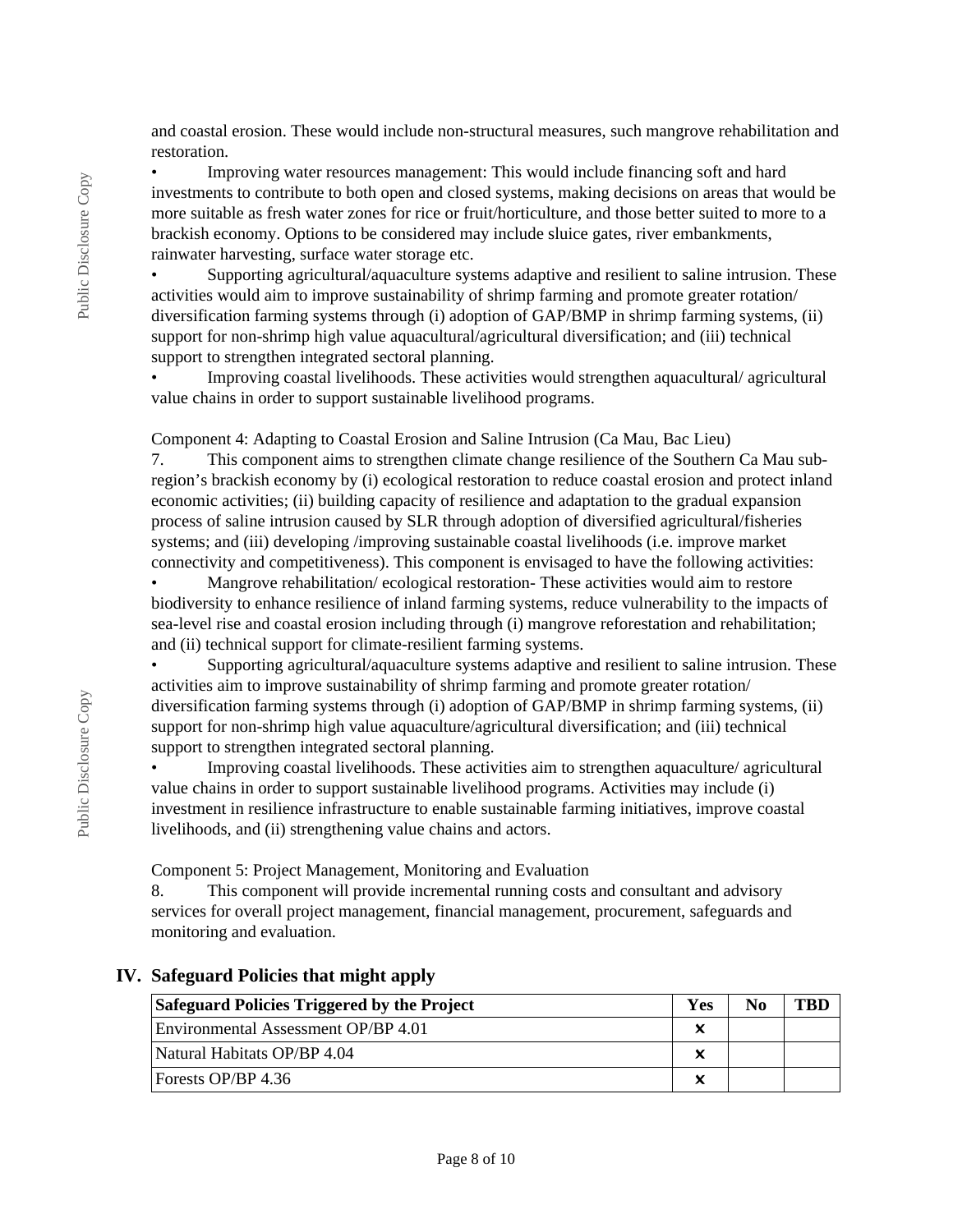| Pest Management OP 4.09                        | x |   |  |
|------------------------------------------------|---|---|--|
| Physical Cultural Resources OP/BP 4.11         | x |   |  |
| Indigenous Peoples OP/BP 4.10                  | x |   |  |
| Involuntary Resettlement OP/BP 4.12            | x |   |  |
| Safety of Dams OP/BP 4.37                      | x |   |  |
| Projects on International Waterways OP/BP 7.50 | x |   |  |
| Projects in Disputed Areas OP/BP 7.60          |   | x |  |

## **V. Financing (in USD Million)**

| Total Project Cost:                         | 330.00 | <b>Total Bank Financing:</b> | 300.00        |  |
|---------------------------------------------|--------|------------------------------|---------------|--|
| Financing Gap:                              | 0.00   |                              |               |  |
| <b>Financing Source</b>                     |        |                              | <b>Amount</b> |  |
| BORROWER/RECIPIENT                          |        |                              | 30.00         |  |
| International Development Association (IDA) |        |                              | 300.00        |  |
| Total                                       |        |                              | 330.00        |  |

## **VI. Contact point**

#### **World Bank**

| Contact:<br>Title:<br>Tel:<br>Email: | Anjali Acharya<br>Senior Environmental Specialis<br>5777+7341 /<br>aacharya@worldbank.org |
|--------------------------------------|-------------------------------------------------------------------------------------------|
|                                      |                                                                                           |
| Contact:                             | Binh Thang Cao                                                                            |
| Title:                               | Sr Agricultural Spec.                                                                     |
| Tel:                                 | 5794+6124 /                                                                               |
| Email:                               | tcao@worldbank.org                                                                        |
| Contact:                             | Greg J. Browder                                                                           |
| Title:                               | Lead Water Resource Management                                                            |
| Tel:                                 | 5778+8358 /                                                                               |
| Email:                               | gbrowder@worldbank.org                                                                    |

## **Borrower/Client/Recipient**

Name: Government of Vietnam Contact: Title: Tel: Email:

## **Implementing Agencies**

| Ministry of Agriculture and Rural Development |
|-----------------------------------------------|
| Kim Long Tran                                 |
| Director General, ICD                         |
| 0913218121                                    |
|                                               |